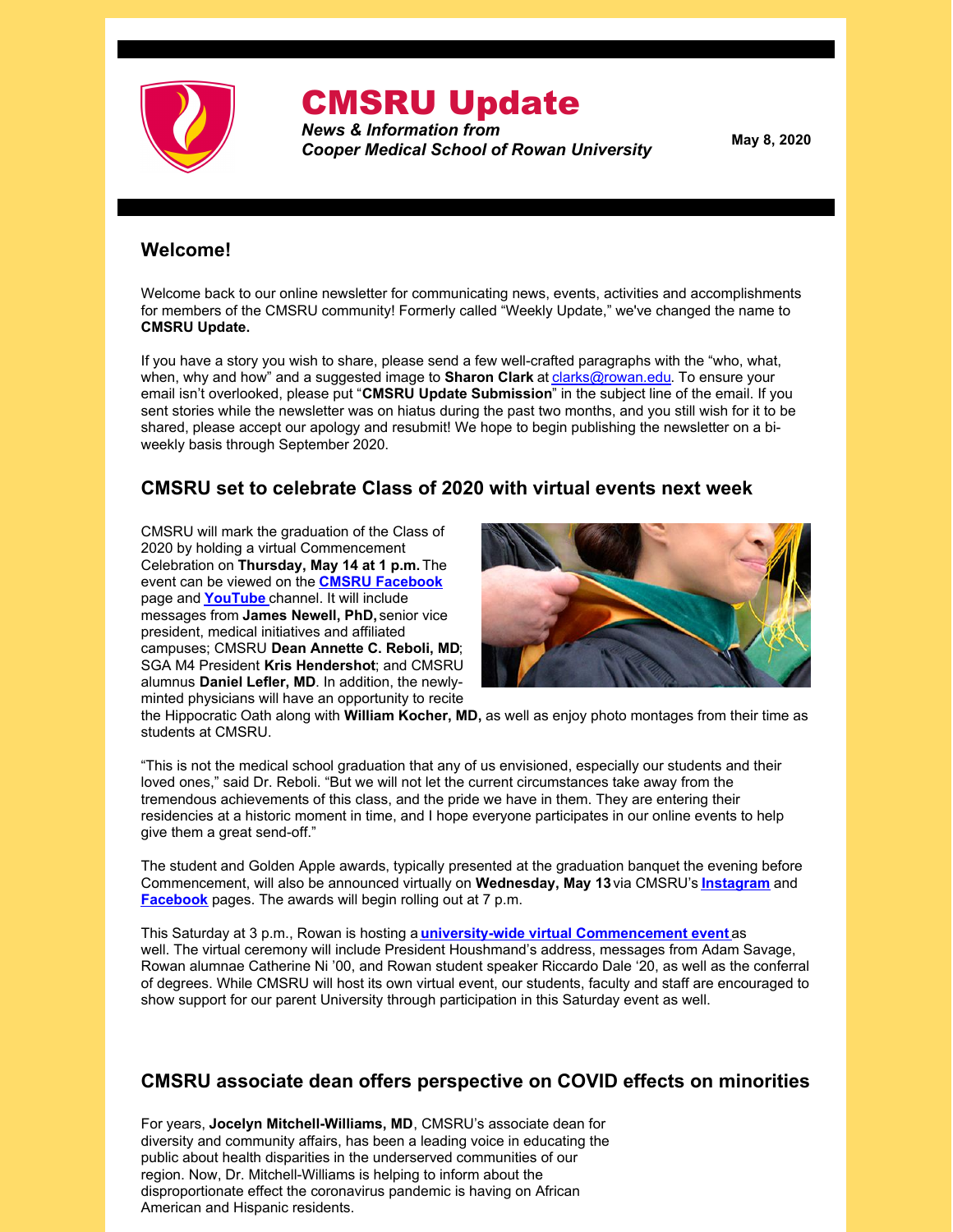In late April, Dr. Mitchell-Williams was a guest on 6ABC's "*Inside Story with Matt O'Donnell,*" where she discussed the effects of COVID-19 on African Americans, and the alarming mortality statistics in that [community.](https://6abc.com/6abcs-inside-story-dr-jocelyn-mitchell-williams-chad-dion-lassiter-coronavirus-death-stats/6110615/) **Click here to watch the interview.**

More recently, Dr. Mitchell-Williams collaborated on a blog post on Rowan's Division of Diversity, Equity and Inclusion. **Click here to read the [essay.](https://rowandei.wordpress.com/category/dei-prof-spectives/)**



# **April's virtual Camden Scholars Forum a huge success**

Last fall, well before anyone heard of COVID-19 or envisioned a global pandemic and its effects on day-today life, organizers of the 2020 Camden Scholars' Forum made the prescient decision to hold a virtual event in place of the annual April symposium. This year's Camden Scholars Forum was another huge success with a record number of posters (157) submitted by our medical students, residents, fellows, nurses, and allied health professionals.

**Click here to view the book that includes information on all the [submissions.](https://www.dropbox.com/s/jqvwzhv00fbae65/CSF 2020 Virtual Book.pdf?dl=0)**

Normally first place winners present their research to an audience of their peers and faculty. This year, **presentations will happen virtually on Wednesday, May 13, 8-9 a.m. via Zoom.** Here is the information for joining the Zoom presentation:

#### **[https://us04web.zoom.us/j/7154551](https://us04web.zoom.us/j/71545514560) 4560**

**Meeting ID**: 715 4551 4560

Special thanks to the applicants for conducting scholarly work and submitting the posters. In addition, **Dr. Harry Mazurek**, associate dean for research, expresses his gratitude to the 74 faculty members who took the time, despite having busy schedules, to judge the posters; and the organizing committee that made this virtual event successful – **Barbara Cruz, Gabrielle Hughes, Krystal Hunter, and Dr. Ernest Post.**

#### **Camden Scholars' Forum Winners** Medical Student Research

**1st - Gabriel Makar**

*Refusal of Cancer-Directed Surgery in Patients with Colon Cancer: Risk Factors of Refusal and Survival Data* **2nd - Geoffrey Kelly**

*Peritoneal Mesothelioma presenting as an asymptomatic heterogenous solid and cystic mass in an 84-year-old male*

#### **3rd - Abraham Hakim**

*Inguinal lymph node dissection does not improve overall survival in anal cancer nodal disease*

#### Clinical Research

**1st - Abraham Hakim, CMSRU** *Inguinal lymph node dissection does not improve overall survival in anal cancer nodal disease* **2nd - Gabriel Makar, CMSRU** *Refusal of Cancer-Directed Surgery in Patients with Colon Cancer: Risk Factors of Refusal and Survival Data* **3rd - Katherine McMackin, MD, Surgery** *Validating the Clinical Value of Temporal Artery Biopsies*

#### Basic Research

**1st - Dana McCloskey, MD, Surgery** *Human Adipose Derived Stem Cells Increase Collagen Deposition and Granulation Improving Healing in a Rat Model of Esophageal Injury with Stent Placement*

**2nd - Nicholas DeLeo, MD, Surgery**

*Development of a AAA Model in Swine*

**3rd – Leona Chang, MD, Obstetrics and Gynecology** *Epigenetic regimens shorten duration of classic chemotherapy in the treatment of ovarian cancer with minimal toxicity to normal tissue*

#### Case Study

**1st - Geoffrey Kelly, CMSRU** *Peritoneal Mesothelioma presenting as an asymptomatic heterogeneous solid and cystic mass in an 84-year-old male* **2nd – Eugene Marrone, CMSRU** *Physiological and Psychological Manifestations of Kratom Withdrawal* **3rd – Janice Hejirika, CMSRU** *Challenges in the management of severe ovarian hyperstimulation syndrome*

#### Performance Improvement

**1st - Rachel Paul, Allied Health**

*A process improvement study to analyze referral rates to genetic counseling for consideration of germline genetic testing after receipt of somatic genetic testing results* **2nd – Jesse Krikorian, CMSRU**

*Transgender Health Grand Rounds: combining culture competency and clinical knowledge for physician education*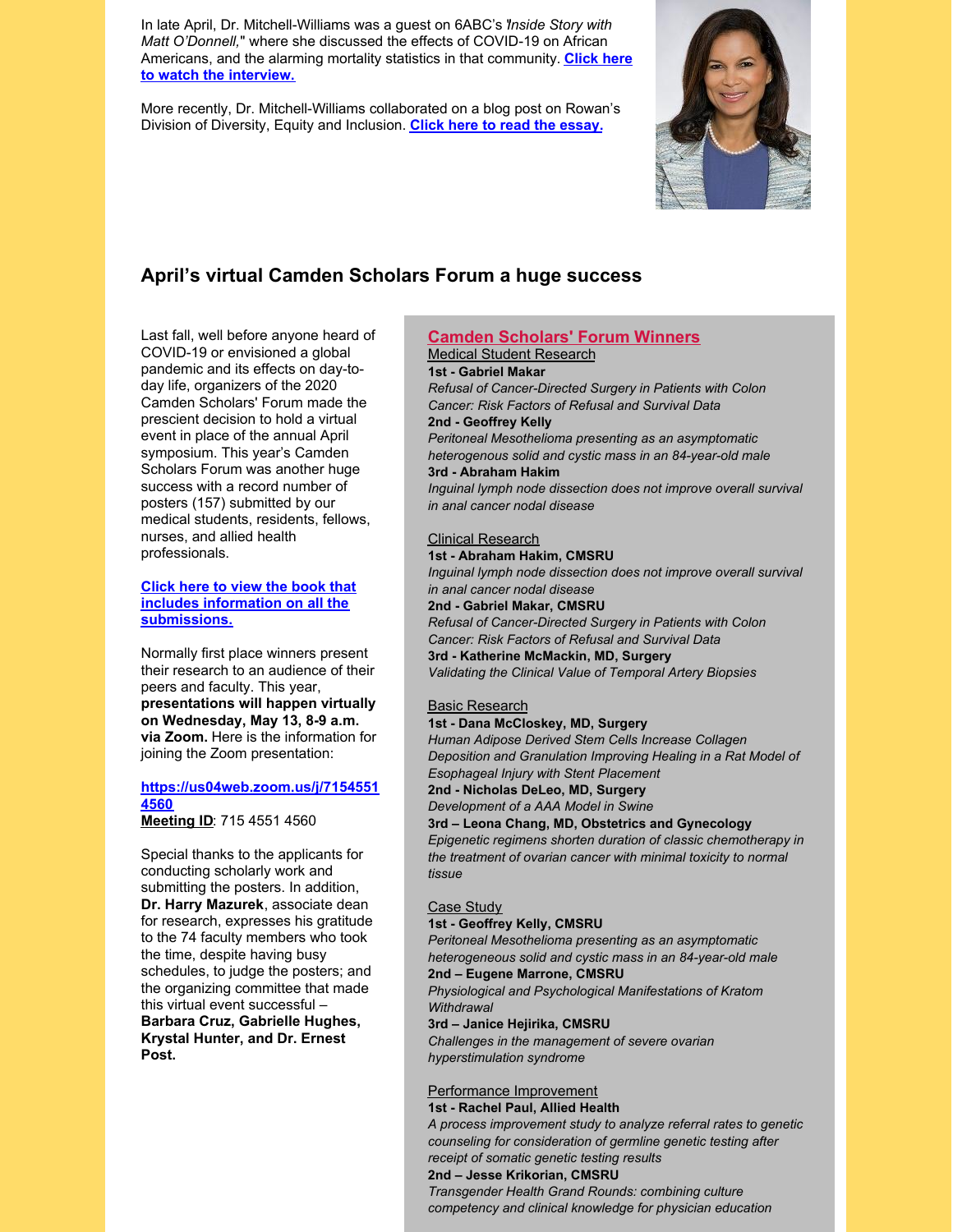**3rd - Ying Ge (Inga) Wang, CMSRU** *Adherence to Neonatal Hypoglycemia Management Guideline*

2nd Research Mentor Rock Star Award **Kenneth W. Graf, M.D. - Dr. Graf mentored 6 different projects!**

# **CMSRU faculty paper named "Top Download" for 2018-19**

A paper by Drs. **Charlene Williams, Susan Perlis, John Gaughan, and Sangita Padtare**was cited by Wiley publishers as the "Top Downloaded Paper" in 2018-19.

The paper, "*Creation and implementation of a flipped jigsaw activity to stimulate interest in biochemistry among medical students*," was published in**Biochemistry and Molecular Biology Education** (BAMBED), one of the top journals in biochemistry education. BAMBED is indexed in Pubmed and belongs to the International Union of Biochemistry and Molecular Biology (IUBMB). This paper was also a "Top Downloaded Paper" in 2017-18 and among the Top 20 most read papers.

**Accomplishments, Awards, and Accolades**

Congratulations to the team!



An essay by John McGeehan, MD, professor of medicine, was published on the popular website [KevinMD.com.](https://www.kevinmd.com/blog/2020/05/not-visiting-your-loved-one-in-the-hospital-is-an-act-of-love.html) **Click here to read Dr. McGeehan's insightful**

**essay,** *"Not [visiting](https://www.kevinmd.com/blog/2020/05/not-visiting-your-loved-one-in-the-hospital-is-an-act-of-love.html) your loved one is a an act of love."*



Sangita Phadtare, PhD, associate professor of biomedical sciences, was coauthor on an original paper **"Shaping Perceptions of Basic Science Education by Utilizing Real Patient**

**[Encounters,"](https://link.springer.com/article/10.1007/s40670-020-00951-y) published last month in Medical Science Educator.**



Congratulations to Puja Singh (M3), whose article "Dehumanized" was recently published as a feature article in the online edition of "Common Sense," The American Academy of

Emergency Medicine's magazine.This heartfelt piece reflects Puja's thoughts and personal experiences during the COVID Pandemic, and will also be included in an [upcoming](https://www.aaem.org/resources/publications/common-sense/issues/featured-articles/dehumanized) print edition. **Click here to read**. .



Jefferson Benites, MD '17, a radiology resident at Cooper University Health Care, created the winning logo design for the **STARS [\(Standardized](https://amser.knack.com/stars#home/institutional-sign-up-for-stars/) Tool for Assessing Radiology Students)**

**website**. Congratulations Dr. Benites!

## **Faculty and Staff Wellness Committee offers events and information for coping during pandemic**

CMSRU Staff and Faculty Wellness Committee wishes to recognize the moments that matter with our work family. At a time like this, we all need to be there for each other and want to do everything we can to help get us through these challenging times.

One easy way to combat stress is to tickle your funny bone – watch a funny video, dance a silly dance with your family or enjoy a movie.

Mayo Clinic research shows the positive things laughter can do: